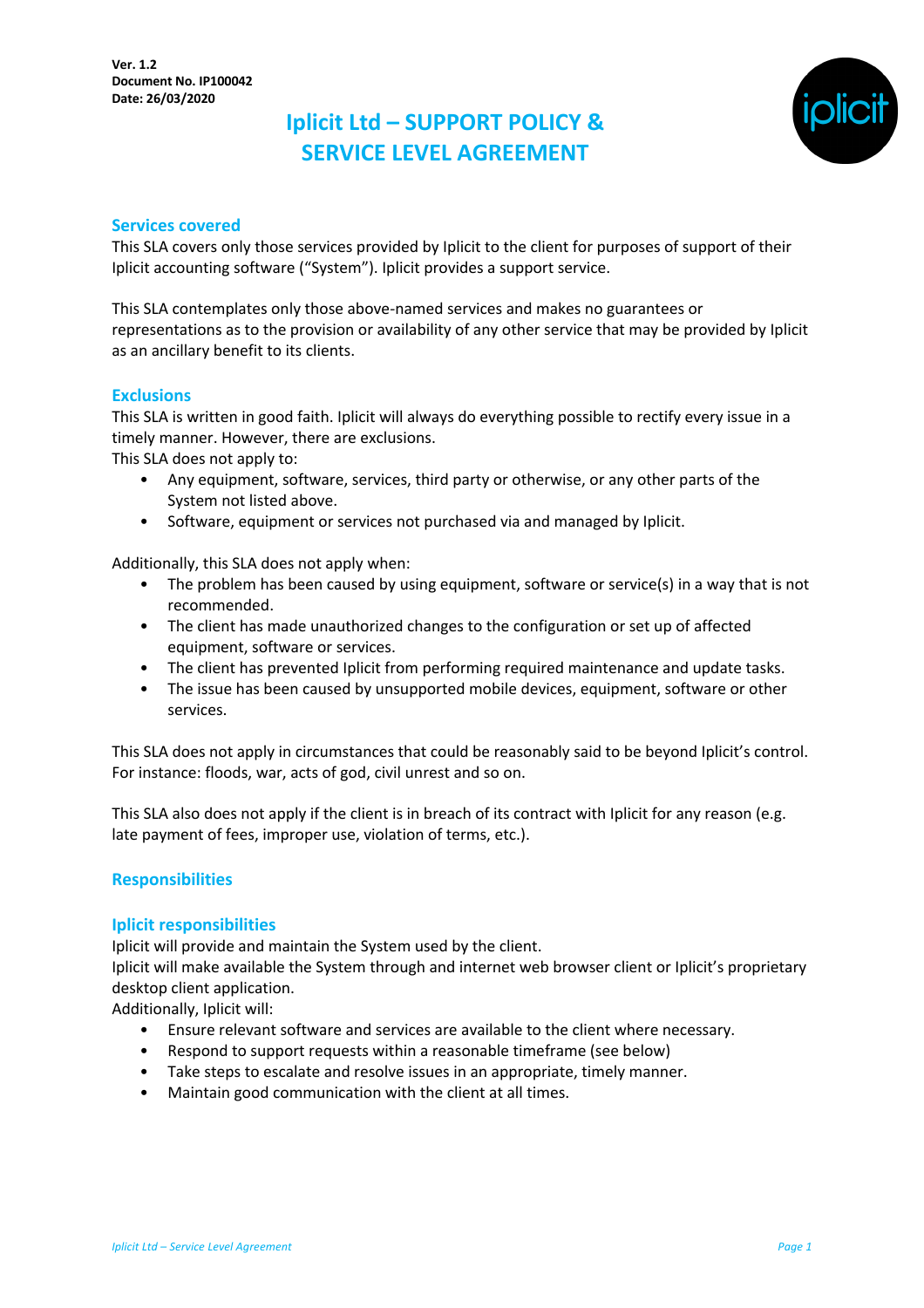

## **Client responsibilities**

The client will use Iplicit-provided system as intended. The client will be responsible for, and obtain, all consents required under any law or regulation in any jurisdiction, relating to the use of the System on the telephone system, including but not limited to General Data Protection Regulation (GDPR) and the Telephone Consumer Protection Act ("TCPA").

The client will insure, indemnify, and hold harmless Iplicit for any violations, real or alleged, of any laws or regulations, relating to the use of the System with the client's consumers and customers.

The client will:

- Notify the client of issues or problems in a timely manner.
- Provide Iplicit with access to equipment, software and services for the purposes of support, maintenance, updates and fault prevention.
- Maintain good communication with Iplicit at all times.

## **Support Service Hours and Target Response Times**

### **Support Service House**

Monday to Friday: 9am – 5:30pm Excluding UK bank/public holidays.

### **Target Response Times**

Target Response Time is the time at which we assign a Priority level of 1, 2, 3 or 4 that has, subject to your availability, been communicated to you.

Where Target Response times are quoted, these refer to Iplicit's business hours. The SLA clock starts when the incident is received and stops at the end of the working day (please see section on Incident Status for clock on/clock off scenarios) and resumes at the start of the next working day. The SLA clock does not run during weekends or UK bank/public holidays. To meet these target response times it is essential our Support professionals have remote access to your system. Where authorisation is required to access your system, the SLA clock will be stopped until access is granted.

| <b>Priority</b> | <b>Business Impact</b>                             | <b>Target (1st )Response</b> |
|-----------------|----------------------------------------------------|------------------------------|
| 1               | All or critical functionality unavailable, causing | 1 hour                       |
|                 | significant operational impact or system unusable  |                              |
| 2               | Critical functionality unavailable, but interim    | 4 Hours                      |
|                 | workaround is available and accepted by customer   |                              |
|                 | based on reasonable business criteria              |                              |
| 3               | A problem not preventing operations but with the   | 8 Hours                      |
|                 | potential to do so if unresolved                   |                              |
| 4               | A minor problem either cosmetic or otherwise and   | 40 Hours                     |
|                 | not preventing the operation of the system. Low    |                              |
|                 | impact/cosmetic                                    |                              |
|                 |                                                    |                              |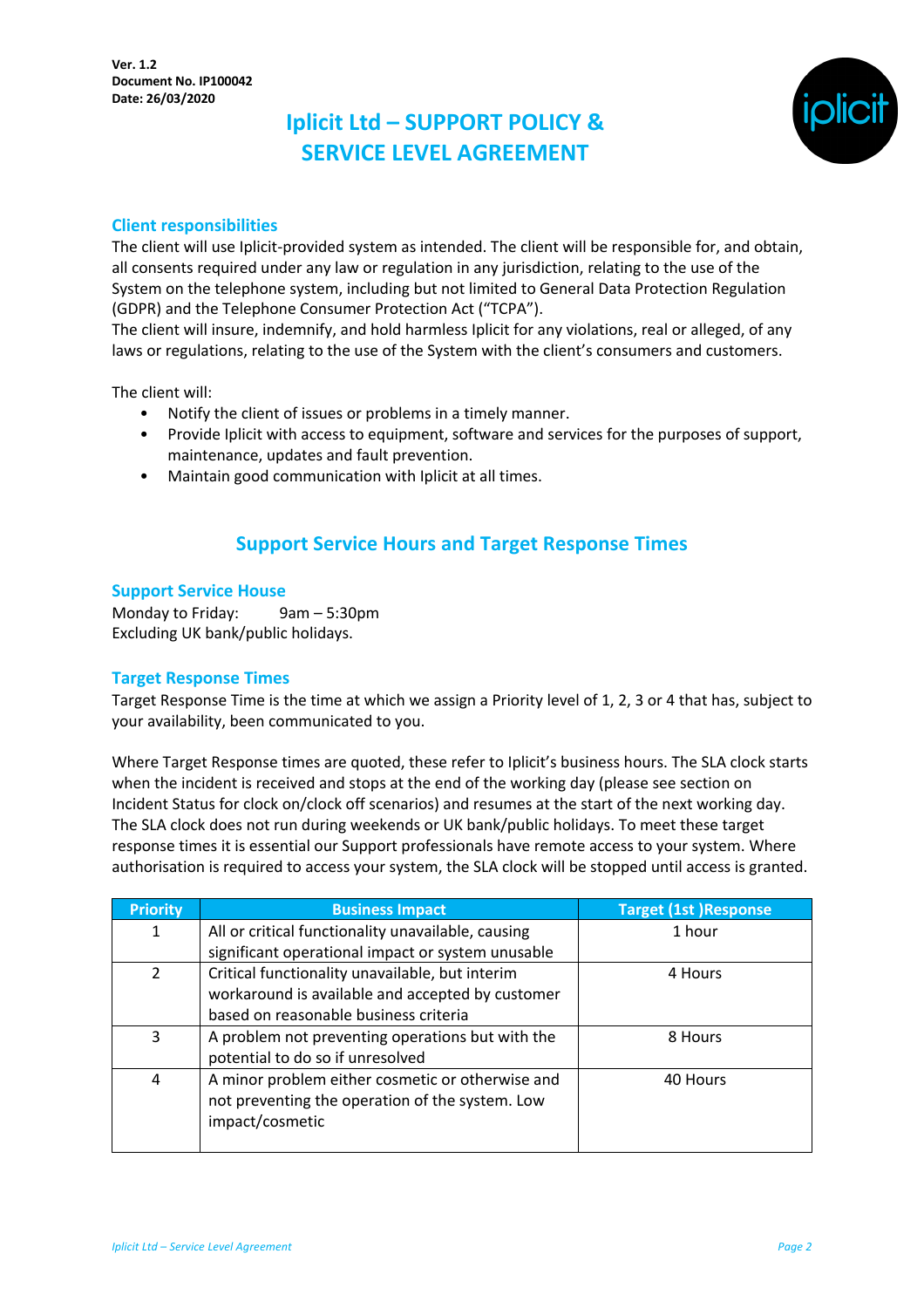

## **Target Resolution Times**

| <b>Priority</b> | <b>Business Impact</b>                                                                                                                       | <b>Target Resolution</b> |
|-----------------|----------------------------------------------------------------------------------------------------------------------------------------------|--------------------------|
| 1               | All or critical functionality unavailable, causing<br>significant operational impact or system unusable                                      | 4 hours                  |
| $\mathcal{P}$   | Critical functionality unavailable, but interim<br>workaround is available and accepted by customer<br>based on reasonable business criteria | 24 Hours                 |
| 3               | A problem not preventing operations but with the<br>potential to do so if unresolved                                                         | Next Release             |
| 4               | A minor problem either cosmetic or otherwise and<br>not preventing the operation of the system. Low<br>impact/cosmetic                       | <b>Future Release</b>    |

### **Service Level Agreement - Uptime**

### **1. Iplicit Application Commitment: 99.8% Uptime**

Iplicit will use commercially reasonable efforts to make your Iplicit Financial Software running in Dedicated Environments available with a Monthly Uptime Percentage of at least 99.9% during any monthly billing cycle (the "Service Commitment"). Subject to the SLA Exclusions, if we do not meet the Service Commitment, you will be eligible to receive a Service Credit.

A Monthly Uptime Percentage of 99.8% means that we guarantee you will experience no more than 87.6 min/month of Unavailability.

#### **2. Definitions**

"Maintenance" means scheduled Unavailability of the Financial Software, as announced by us prior to the Financial Software becoming Unavailable.

"Monthly Uptime Percentage" is calculated by subtracting from 100% the percentage of minutes during the month in which the Iplicit Financial Software were Unavailable. Monthly Uptime Percentage measurements exclude downtime resulting directly or indirectly from any SLA Exclusion.

"Unavailable" and "Unavailability" mean, for app services and databases, when your service or database is not running or not reachable due to Iplicit's fault.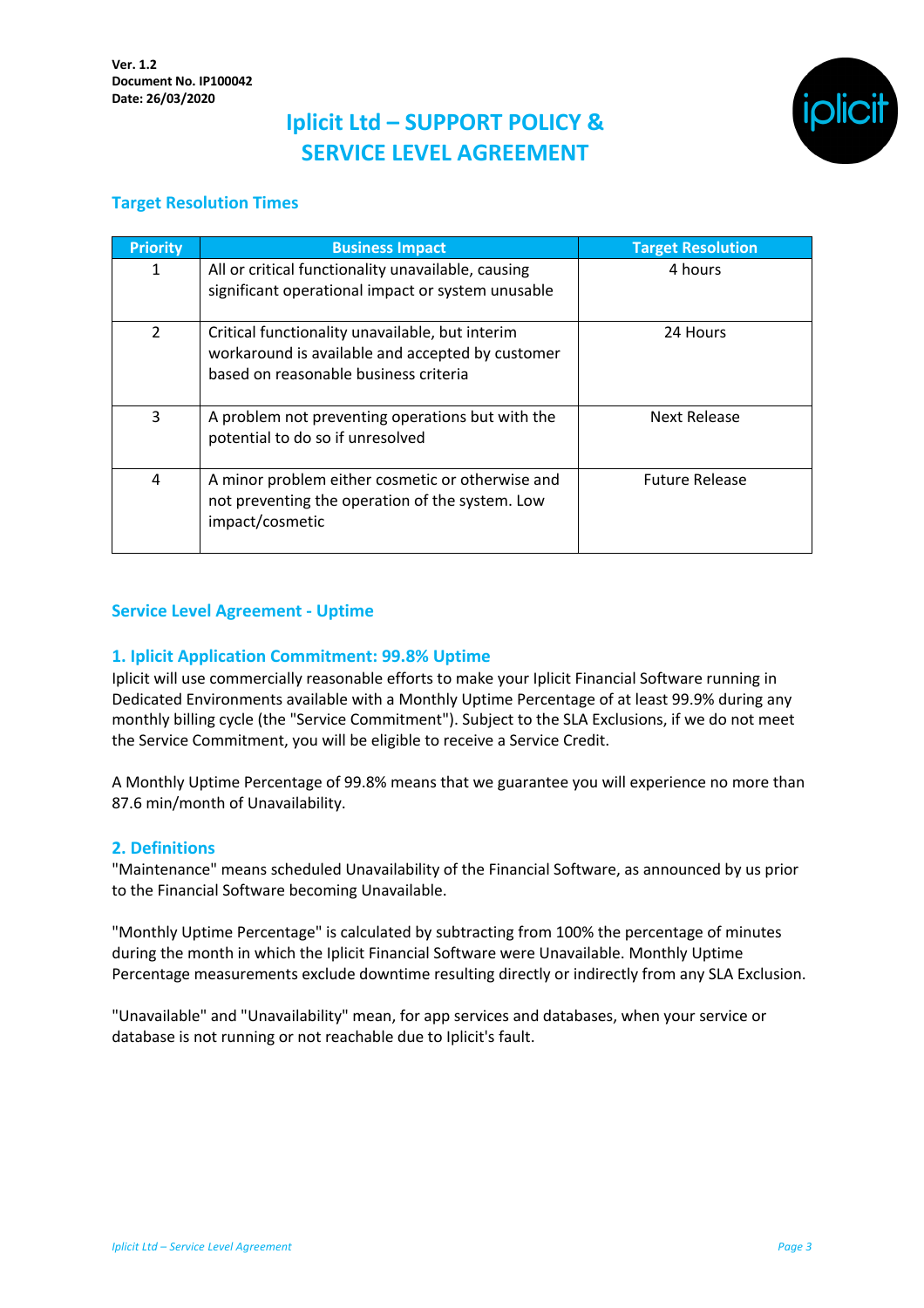

## **3. Service Commitments and Service Credits**

Service Credits are calculated as a percentage of the total charges due on your Iplicit License invoice for the monthly billing cycle in which the Unavailability occurred, applied proportionally to the Services that were Unavailable, in accordance with the schedule below:

For Monthly Uptime Percentage less than 99.8%, you will be eligible for a Service Credit of 10% of the charges attributable to the affected resources.

For example, if you have the Financial Software is Unavailable for 100 minutes, you would be eligible for a Service Credit for 10% of the License Fee for the month.

We will apply any Service Credits only against future payments for the Services otherwise due from you. Service Credits will not entitle you to any refund or other payment from Iplicit. A Service Credit will be applicable and issued only if the credit amount for the applicable monthly billing cycle is greater than twenty pounds (£20 GBP). Service Credits may not be transferred or applied to any other account.

#### **4. Sole Remedy**

Unless otherwise provided in the Terms, your sole and exclusive remedy for any unavailability, nonperformance, or other failure by us to provide the Services is the receipt of a Service Credit (if eligible) in accordance with the terms of this SLA.

### **5. Credit Request and Payment Procedures**

To receive a Service Credit, you must submit a claim by emailing support@Iplicit.com. To be eligible, the credit request must be received by us by the end of the second billing cycle after which the incident occurred and must include:

the words "SLA Credit Request" in the subject line;

the dates and times of each Unavailability incident that you are claiming;

the account handle(s); and logs that document the errors and corroborate your claimed outage.

#### **6. SLA Exclusions**

The Service Commitment does not apply to any Unavailability:

- 1. That results from factors outside of our reasonable control, including any force majeure event, Internet access, or problems beyond the demarcation point of the Iplicit application;
- 2. That results from any actions or inactions of you or any third party;
- 3. That results from the equipment, software or other technology of you or any third party (other than third party equipment within our direct control);
- 4. That results from any Maintenance (i.e. upgrades of your Iplicit system)

If availability is impacted by factors other than those used in our Monthly Uptime Percentage calculation, then we may issue a Service Credit considering such factors at our discretion.